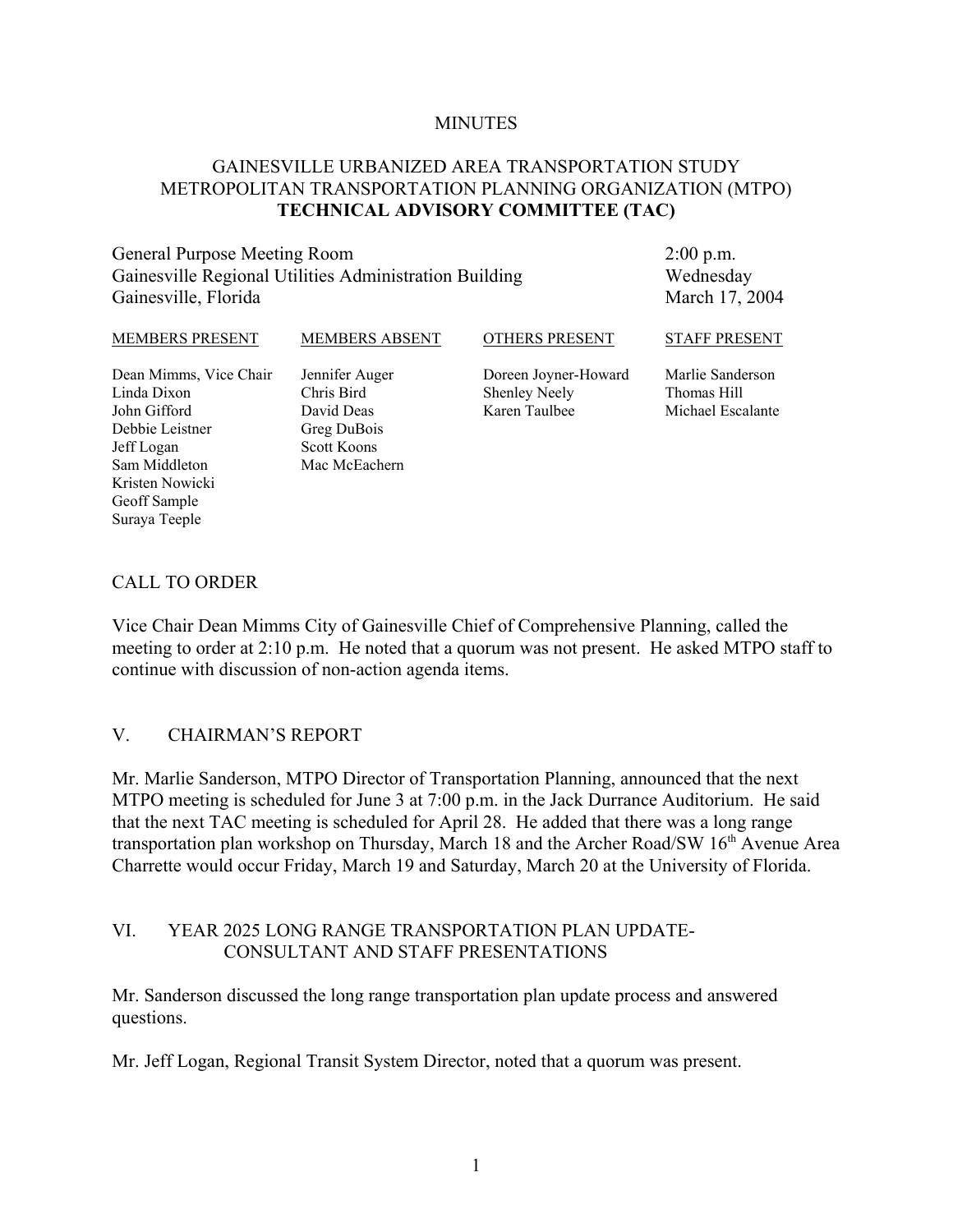## III. APPROVAL OF THE MEETING AGENDA AND

# IV. APPROVAL OF COMMITTEE MINUTES

Mr. Sanderson requested that an additional agenda item to discuss the urban area boundary and functional classification submitted by the Florida Department of Transportation (FDOT) be included in the agenda as Agenda Item  $VII<sub>B</sub>$ .

### **ACTION: Jeff Logan moved to approve the:**

## A. meeting agenda amended to add Agenda Item VII<sub>B</sub> Urban Area and **Functional Classification Map; and**

# **B. February 26, 2004 minutes.**

# **Sam Middleton seconded; motion passed unanimously.**

# VI. YEAR 2025 LONG RANGE TRANSPORTATION PLAN UPDATE-CONSULTANT AND STAFF PRESENTATIONS

Mr. Joseph Corradino, The Corradino Group Vice President, discussed the long range transportation process and schedule and answered questions.

Ms. Doreen Joyner-Howard, FDOT Transportation Specialist, discussed an FDOT survey. She said that she would bring copies of it to the next meeting.

## VII. YEAR 2025 LONG RANGE TRANSPORTATION PLAN UPDATE-RANDOM SURVEY OF HOUSEHOLDS

Mr. Sanderson Corradino discussed a draft household survey and answered questions. He said that he would like to have recommendations for the survey at the next meeting.

Mr. Corradino stated that a subconsultant would conduct the survey.

## VII<sub>B</sub>. URBAN AREA BOUNDARY AND FUNCTIONAL CLASSIFICATION MAP

Mr. Sanderson discussed the urban area boundary and function classification map that FDOT has sent to the MTPO. He asked that a Subcommittee be created to evaluate to map and develop recommendations.

Ms. Suraya Teeple, FDOT Regional Planning Administrator, said that the purpose of the map was to define level of service areas.

## **It was a consensus of the members present to refer the urban area boundary and function classification map to the TAC Subcommittee.**